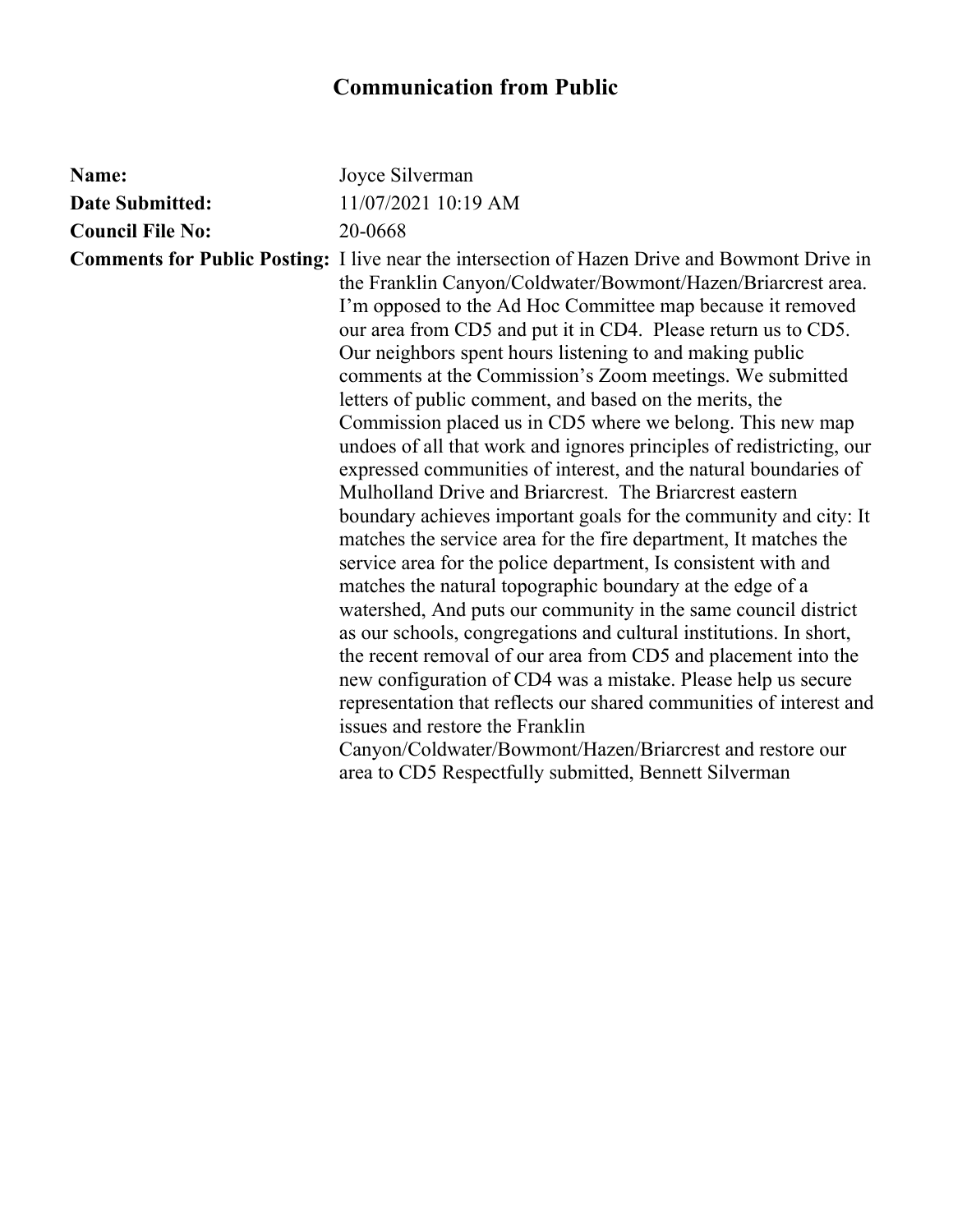| Name:                                                            | jgo                                                                                                                                                                                                                                                                                                                                                                                                                                                                                                                                                                                                                                                                                                                                                                                                                                                                                                                                                                                                                                                                                                                                                                                                                                                                                                                                                                                                                                 |
|------------------------------------------------------------------|-------------------------------------------------------------------------------------------------------------------------------------------------------------------------------------------------------------------------------------------------------------------------------------------------------------------------------------------------------------------------------------------------------------------------------------------------------------------------------------------------------------------------------------------------------------------------------------------------------------------------------------------------------------------------------------------------------------------------------------------------------------------------------------------------------------------------------------------------------------------------------------------------------------------------------------------------------------------------------------------------------------------------------------------------------------------------------------------------------------------------------------------------------------------------------------------------------------------------------------------------------------------------------------------------------------------------------------------------------------------------------------------------------------------------------------|
| <b>Date Submitted:</b>                                           | 11/07/2021 11:47 AM                                                                                                                                                                                                                                                                                                                                                                                                                                                                                                                                                                                                                                                                                                                                                                                                                                                                                                                                                                                                                                                                                                                                                                                                                                                                                                                                                                                                                 |
| <b>Council File No:</b>                                          | 20-0668                                                                                                                                                                                                                                                                                                                                                                                                                                                                                                                                                                                                                                                                                                                                                                                                                                                                                                                                                                                                                                                                                                                                                                                                                                                                                                                                                                                                                             |
| <b>Comments for Public Posting:</b> I have lived in the Franklin | Canyon/Coldwater/Bowmont/Hazen/Briarcrest district for<br>decades. I oppose the Ad Hoc Committee map because it removed<br>our area from CD5 and put it in CD4. I am asking you to please<br>return us to CD5. This is where we belong. As a coalition, we<br>have spent hours listening to and making public comments at the<br>Commission's Zoom meetings. We have also submitted letters of<br>public comment. We were heard by the Commission which<br>decided to put us in CD5, which is where we have been and where<br>we belong. This new map undoes all our work. This decision and<br>new map overlook the principles of redistricting, our expressed<br>communities of interest, and the natural boundaries of Mulholland<br>Drive and Briarcrest. The Briarcrest eastern boundary achieves<br>essential goals for the community and city: It matches the service<br>area for the fire department, It matches the service area for the<br>police department, It is consistent with and matches the natural<br>topographic boundary at the edge of a watershed, Puts our<br>community in the same council district as our schools,<br>congregations, and cultural institutions. As you can see moving us<br>out of CD5 and into the new configuration of CD4 is clearly a<br>mistake. Would you please help us with a secure representation<br>that reflects our shared communities of interest and issues? Thank<br>you. |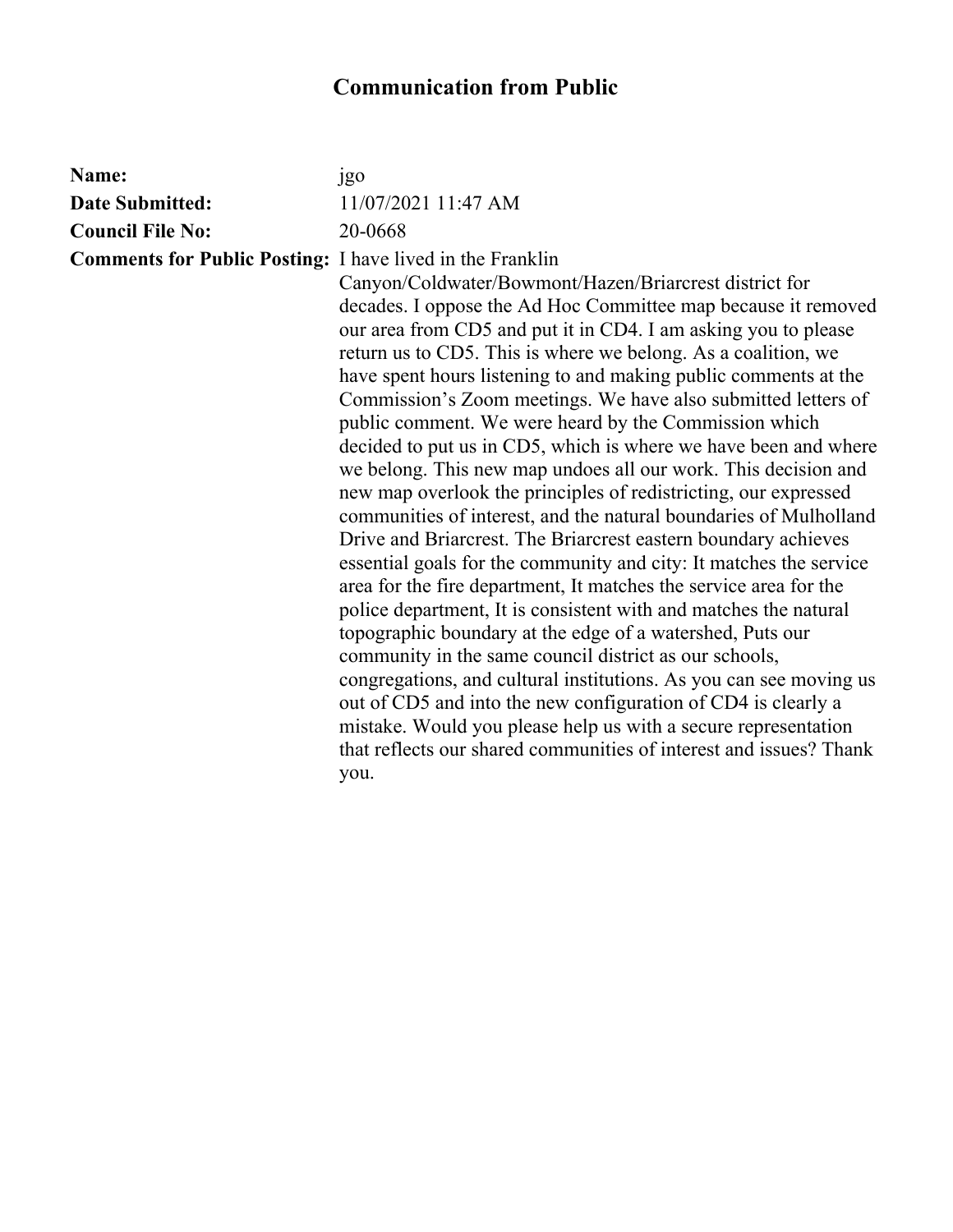| Name:                   | <b>Bennett Silverman</b>                                                                                                                                                                                                                                                                                                                                                                                                                                                                                                                                                                                                                                                                                                                                                                                                                                                                                                                                                                                                                                                                                                                                                                                                                                                                                                                                                                                                                                                                                                                     |
|-------------------------|----------------------------------------------------------------------------------------------------------------------------------------------------------------------------------------------------------------------------------------------------------------------------------------------------------------------------------------------------------------------------------------------------------------------------------------------------------------------------------------------------------------------------------------------------------------------------------------------------------------------------------------------------------------------------------------------------------------------------------------------------------------------------------------------------------------------------------------------------------------------------------------------------------------------------------------------------------------------------------------------------------------------------------------------------------------------------------------------------------------------------------------------------------------------------------------------------------------------------------------------------------------------------------------------------------------------------------------------------------------------------------------------------------------------------------------------------------------------------------------------------------------------------------------------|
| <b>Date Submitted:</b>  | 11/07/2021 10:14 AM                                                                                                                                                                                                                                                                                                                                                                                                                                                                                                                                                                                                                                                                                                                                                                                                                                                                                                                                                                                                                                                                                                                                                                                                                                                                                                                                                                                                                                                                                                                          |
| <b>Council File No:</b> | 20-0668                                                                                                                                                                                                                                                                                                                                                                                                                                                                                                                                                                                                                                                                                                                                                                                                                                                                                                                                                                                                                                                                                                                                                                                                                                                                                                                                                                                                                                                                                                                                      |
|                         | <b>Comments for Public Posting:</b> I live near the intersection of Hazen Drive and Bowmont Drive in<br>the Franklin Canyon/Coldwater/Bowmont/Hazen/Briarcrest area.<br>I'm opposed to the Ad Hoc Committee map because it removed<br>our area from CD5 and put it in CD4. Please return us to CD5.<br>Our neighbors spent hours listening to and making public<br>comments at the Commission's Zoom meetings. We submitted<br>letters of public comment, and based on the merits, the<br>Commission placed us in CD5 where we belong. This new map<br>undoes of all that work and ignores principles of redistricting, our<br>expressed communities of interest, and the natural boundaries of<br>Mulholland Drive and Briarcrest. The Briarcrest eastern<br>boundary achieves important goals for the community and city: It<br>matches the service area for the fire department, It matches the<br>service area for the police department, Is consistent with and<br>matches the natural topographic boundary at the edge of a<br>watershed, And puts our community in the same council district<br>as our schools, congregations and cultural institutions. In short,<br>the recent removal of our area from CD5 and placement into the<br>new configuration of CD4 was a mistake. Please help us secure<br>representation that reflects our shared communities of interest and<br>issues and restore the Franklin<br>Canyon/Coldwater/Bowmont/Hazen/Briarcrest and restore our<br>area to CD5 Respectfully submitted, Bennett Silverman |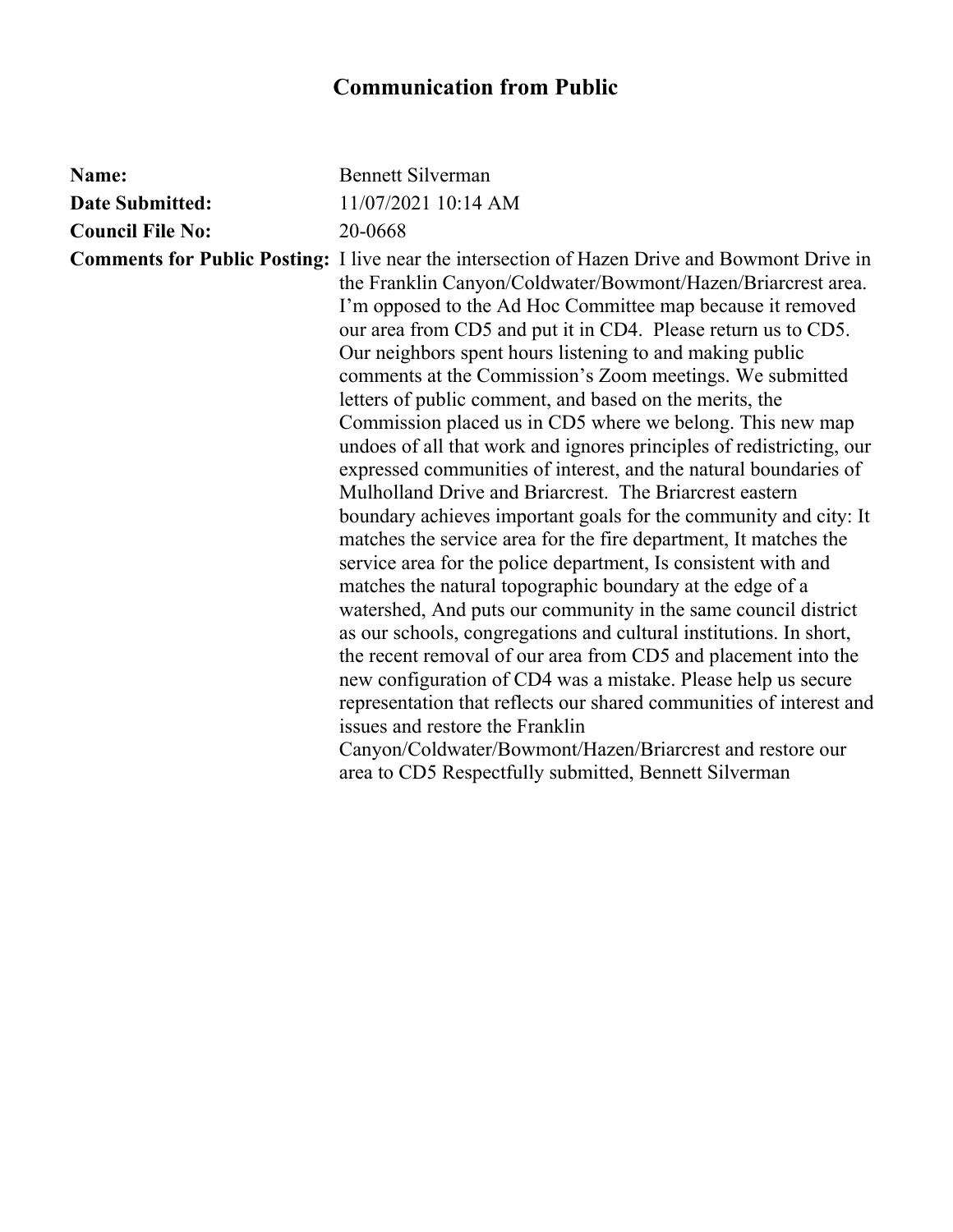| Name:                                                      | Simon Furie                                                                                                                                                                                                                                                                                                                                                                                                                                                                                                                                                                                                                                                                                                                                                                                                                                                                                                                                                                                                                                                                                                                                                                                                                                                                                 |
|------------------------------------------------------------|---------------------------------------------------------------------------------------------------------------------------------------------------------------------------------------------------------------------------------------------------------------------------------------------------------------------------------------------------------------------------------------------------------------------------------------------------------------------------------------------------------------------------------------------------------------------------------------------------------------------------------------------------------------------------------------------------------------------------------------------------------------------------------------------------------------------------------------------------------------------------------------------------------------------------------------------------------------------------------------------------------------------------------------------------------------------------------------------------------------------------------------------------------------------------------------------------------------------------------------------------------------------------------------------|
| <b>Date Submitted:</b>                                     | 11/07/2021 07:29 AM                                                                                                                                                                                                                                                                                                                                                                                                                                                                                                                                                                                                                                                                                                                                                                                                                                                                                                                                                                                                                                                                                                                                                                                                                                                                         |
| <b>Council File No:</b>                                    | 20-0668                                                                                                                                                                                                                                                                                                                                                                                                                                                                                                                                                                                                                                                                                                                                                                                                                                                                                                                                                                                                                                                                                                                                                                                                                                                                                     |
| <b>Comments for Public Posting:</b> I live in the Franklin | Canyon/Coldwater/Bowmont/Hazen/Briarcrest district. I'm<br>opposed to the Ad Hoc Committee map because it removed our<br>area from CD5 and put it in CD4. Please return us to CD5. As a<br>coalition, we have spent hours listening to and trying to make<br>public comment at the Commission's Zoom meetings. We have<br>submitted letters of public comment. And we were heard by the<br>Commission which put in CD5 where we belong. This new map<br>undoes of all that work. It overlooks the principles of redistricting,<br>our expressed communities of interest and the natural boundaries<br>of Mulholland Drive and Briarcrest. The Briarcrest eastern<br>boundary achieves important goals for the community and city: It<br>matches the service area for the fire department, It matches the<br>service area for the police department, Is consistent with and<br>matches the natural topographic boundary at the edge of a<br>watershed, And puts our community in the same council district<br>as our schools, congregations and cultural institutions. Surely<br>moving us out of CD5 and into the new configuration of CD4 was<br>a mistake. Please help us secure representation that reflects our<br>shared communities of interest and issues. Thank you. Simon<br>Furie |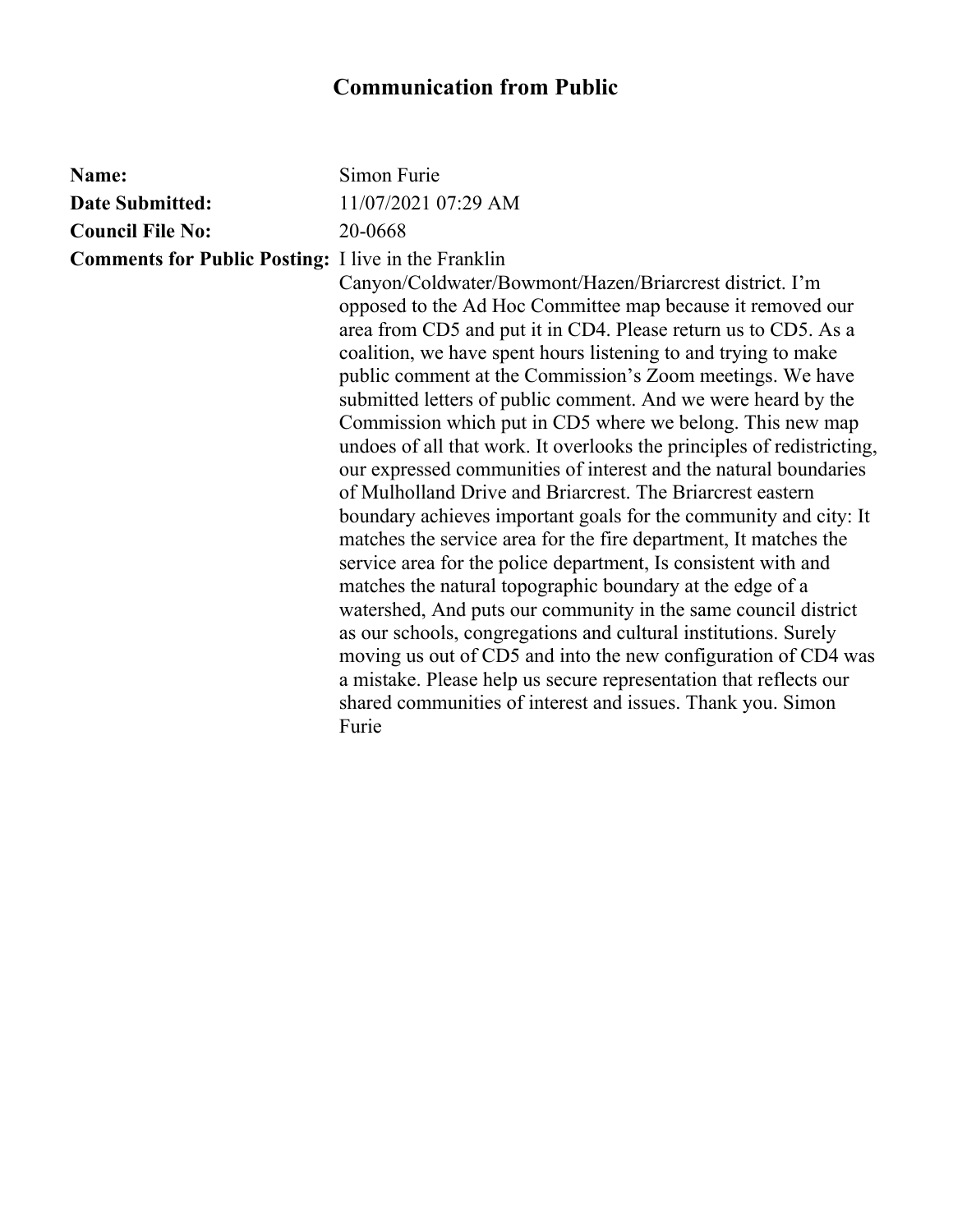| Name:                                                               | Emma Valentine                                                                                                                                                                                                                                                                                                                                                                                                                                                                                                                                                                                                                                                                                                                                                                                                                                                                                                                                                                                                                                                                                                                                                                                                                                                                           |
|---------------------------------------------------------------------|------------------------------------------------------------------------------------------------------------------------------------------------------------------------------------------------------------------------------------------------------------------------------------------------------------------------------------------------------------------------------------------------------------------------------------------------------------------------------------------------------------------------------------------------------------------------------------------------------------------------------------------------------------------------------------------------------------------------------------------------------------------------------------------------------------------------------------------------------------------------------------------------------------------------------------------------------------------------------------------------------------------------------------------------------------------------------------------------------------------------------------------------------------------------------------------------------------------------------------------------------------------------------------------|
| <b>Date Submitted:</b>                                              | 11/06/2021 06:58 PM                                                                                                                                                                                                                                                                                                                                                                                                                                                                                                                                                                                                                                                                                                                                                                                                                                                                                                                                                                                                                                                                                                                                                                                                                                                                      |
| <b>Council File No:</b>                                             | 20-0668                                                                                                                                                                                                                                                                                                                                                                                                                                                                                                                                                                                                                                                                                                                                                                                                                                                                                                                                                                                                                                                                                                                                                                                                                                                                                  |
| <b>Comments for Public Posting:</b> I am a resident of the Franklin | Canyon/Coldwater/Bowmont/Hazen/Briarcrest district. I'm<br>opposed to the Ad Hoc Committee map because it removed our<br>area from CD5 and put it in CD4. Please return us to CD5. As a<br>coalition, we have spent hours listening to and trying to make<br>public comment at the Commission's Zoom meetings. We have<br>submitted letters of public comment. And we were heard by the<br>Commission which put us in CD5 where we belong. This new<br>map undoes all of that work. It overlooks the principles of<br>redistricting, our expressed communities of interest and the<br>natural boundaries of Mulholland Drive and Briarcrest. The<br>Briarcrest eastern boundary achieves important goals for the<br>community and city: It matches the service area for the fire<br>department, It matches the service area for the police department,<br>It is consistent with and matches the natural topographic boundary<br>at the edge of a watershed, And it puts our community in the same<br>council district as our schools, congregations and cultural<br>institutions. Surely moving us out of CD5 and into the new<br>configuration of CD4 was a mistake. Please help us secure<br>representation that reflects our shared communities of interest and<br>issues. Thank you. |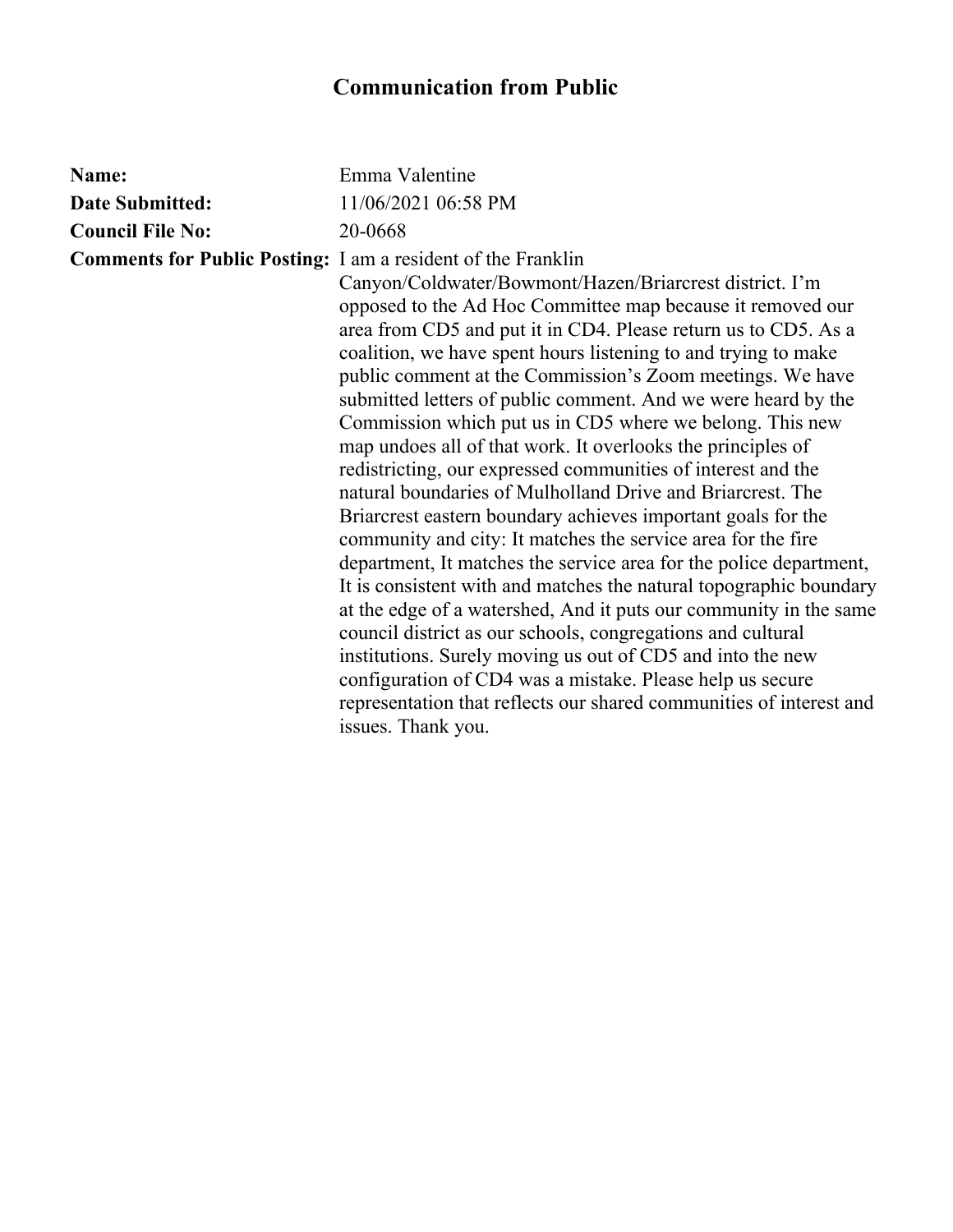| Name:                                                      |                                                                                                                                                                                                                                                                                                                                                                                                                                                                                                                                                                                                                                                                                                                                                                                                                                                                                                                                                                                                                                                                                                                                                                                                                                                                              |
|------------------------------------------------------------|------------------------------------------------------------------------------------------------------------------------------------------------------------------------------------------------------------------------------------------------------------------------------------------------------------------------------------------------------------------------------------------------------------------------------------------------------------------------------------------------------------------------------------------------------------------------------------------------------------------------------------------------------------------------------------------------------------------------------------------------------------------------------------------------------------------------------------------------------------------------------------------------------------------------------------------------------------------------------------------------------------------------------------------------------------------------------------------------------------------------------------------------------------------------------------------------------------------------------------------------------------------------------|
| <b>Date Submitted:</b>                                     | 11/07/2021 08:16 AM                                                                                                                                                                                                                                                                                                                                                                                                                                                                                                                                                                                                                                                                                                                                                                                                                                                                                                                                                                                                                                                                                                                                                                                                                                                          |
| <b>Council File No:</b>                                    | 20-0668                                                                                                                                                                                                                                                                                                                                                                                                                                                                                                                                                                                                                                                                                                                                                                                                                                                                                                                                                                                                                                                                                                                                                                                                                                                                      |
| <b>Comments for Public Posting:</b> I live in the Franklin | Canyon/Coldwater/Bowmont/Hazen/Briarcrest district. I'm<br>opposed to the Ad Hoc Committee map because it removed our<br>area from CD5 and put it in CD4. Please return us to CD5. As a<br>coalition, we have spent hours listening to and trying to make<br>public comment at the Commission's Zoom meetings. We have<br>submitted letters of public comment. And we were heard by the<br>Commission which put in CD5 where we belong. This new map<br>undoes of all that work. It overlooks the principles of redistricting,<br>our expressed communities of interest and the natural boundaries<br>of Mulholland Drive and Briarcrest. The Briarcrest eastern<br>boundary achieves important goals for the community and city: It<br>matches the service area for the fire department, It matches the<br>service area for the police department, Is consistent with and<br>matches the natural topographic boundary at the edge of a<br>watershed, And puts our community in the same council district<br>as our schools, congregations and cultural institutions. Surely<br>moving us out of CD5 and into the new configuration of CD4 was<br>a mistake. Please help us secure representation that reflects our<br>shared communities of interest and issues. Thank you. |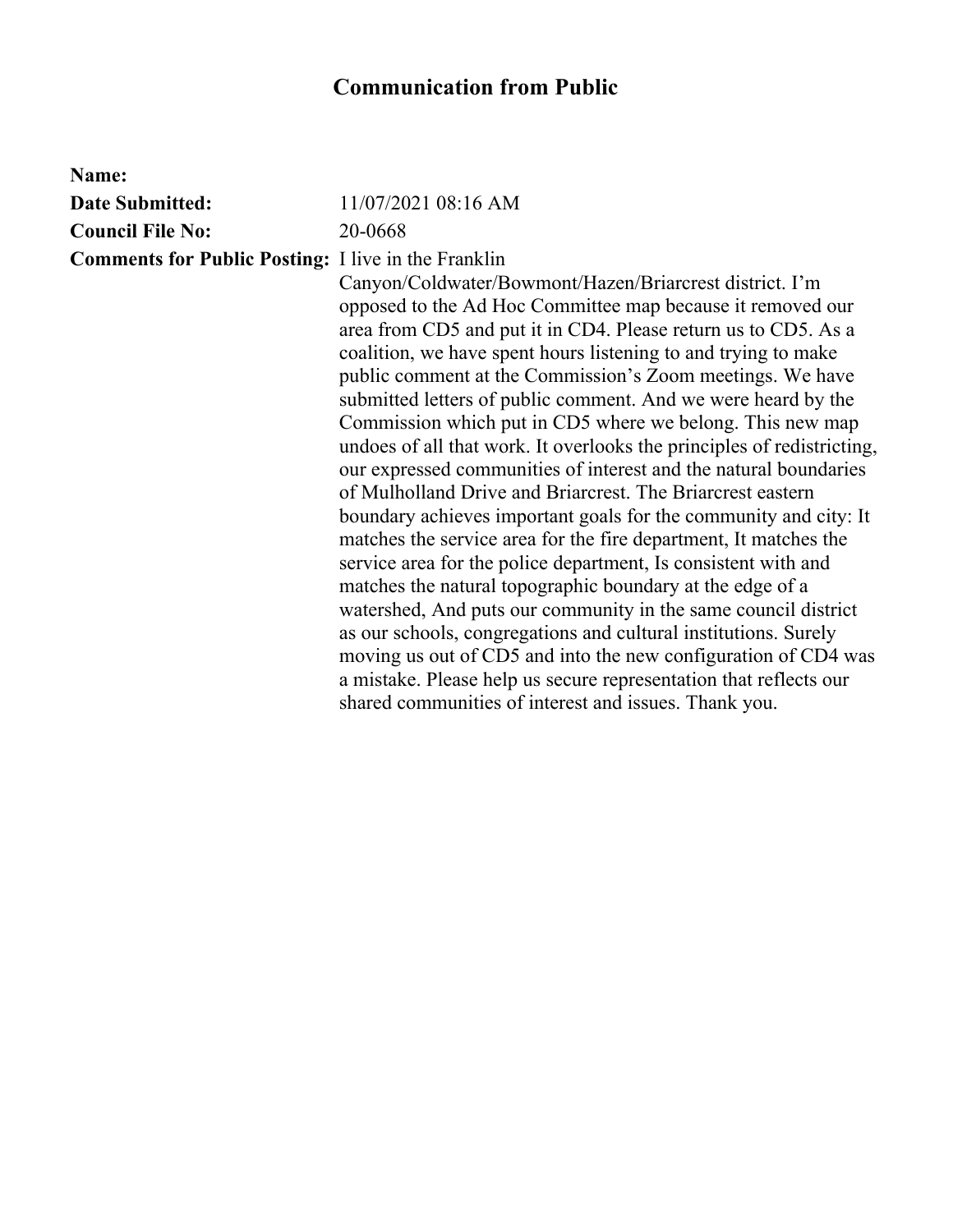| Name:                   |                                                                                                                                                                                                                                                                                                                                                                                                                                                                                 |
|-------------------------|---------------------------------------------------------------------------------------------------------------------------------------------------------------------------------------------------------------------------------------------------------------------------------------------------------------------------------------------------------------------------------------------------------------------------------------------------------------------------------|
| <b>Date Submitted:</b>  | 11/07/2021 10:01 PM                                                                                                                                                                                                                                                                                                                                                                                                                                                             |
| <b>Council File No:</b> | 20-0668                                                                                                                                                                                                                                                                                                                                                                                                                                                                         |
|                         | <b>Comments for Public Posting:</b> I live in Harvard Heights in CD10. I don't see any common in<br>CD1 with historical Harvard Heights. Very strange move to<br>different category. I don't see how Historic Harvard Heights can<br>apply to CD1 areas which are mostly commercial and apartments,<br>and office buildings. It doesn't make any sense to residents in<br>Harvard Heights and I don't see any better future with CD1.<br>Harvard Heights should belong to CD10. |